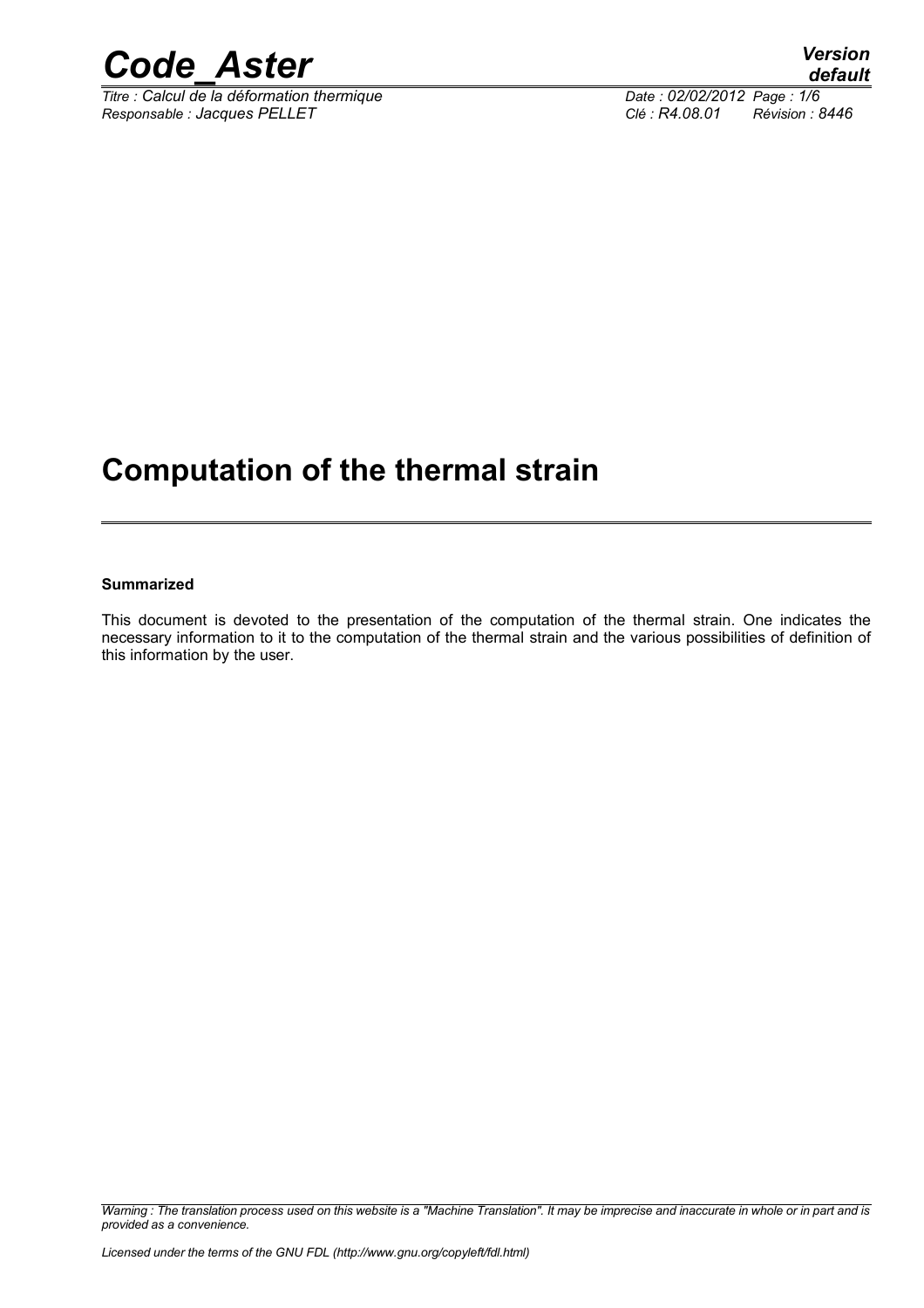*Titre : Calcul de la déformation thermique Date : 02/02/2012 Page : 2/6 Responsable : Jacques PELLET Clé : R4.08.01 Révision : 8446*

| <b>Contents</b>                                                                        |  |
|----------------------------------------------------------------------------------------|--|
| Introduction3.                                                                         |  |
|                                                                                        |  |
| 3.Coefficient of thermal expansion known compared to a temperature 4.3.1               |  |
| <u>Computation of into cubes temperatures different from (except for an accuracy)5</u> |  |
|                                                                                        |  |
| 3.2.1 Computation to                                                                   |  |
| 4 Description of the versions of the document 6.                                       |  |

*Warning : The translation process used on this website is a "Machine Translation". It may be imprecise and inaccurate in whole or in part and is provided as a convenience.*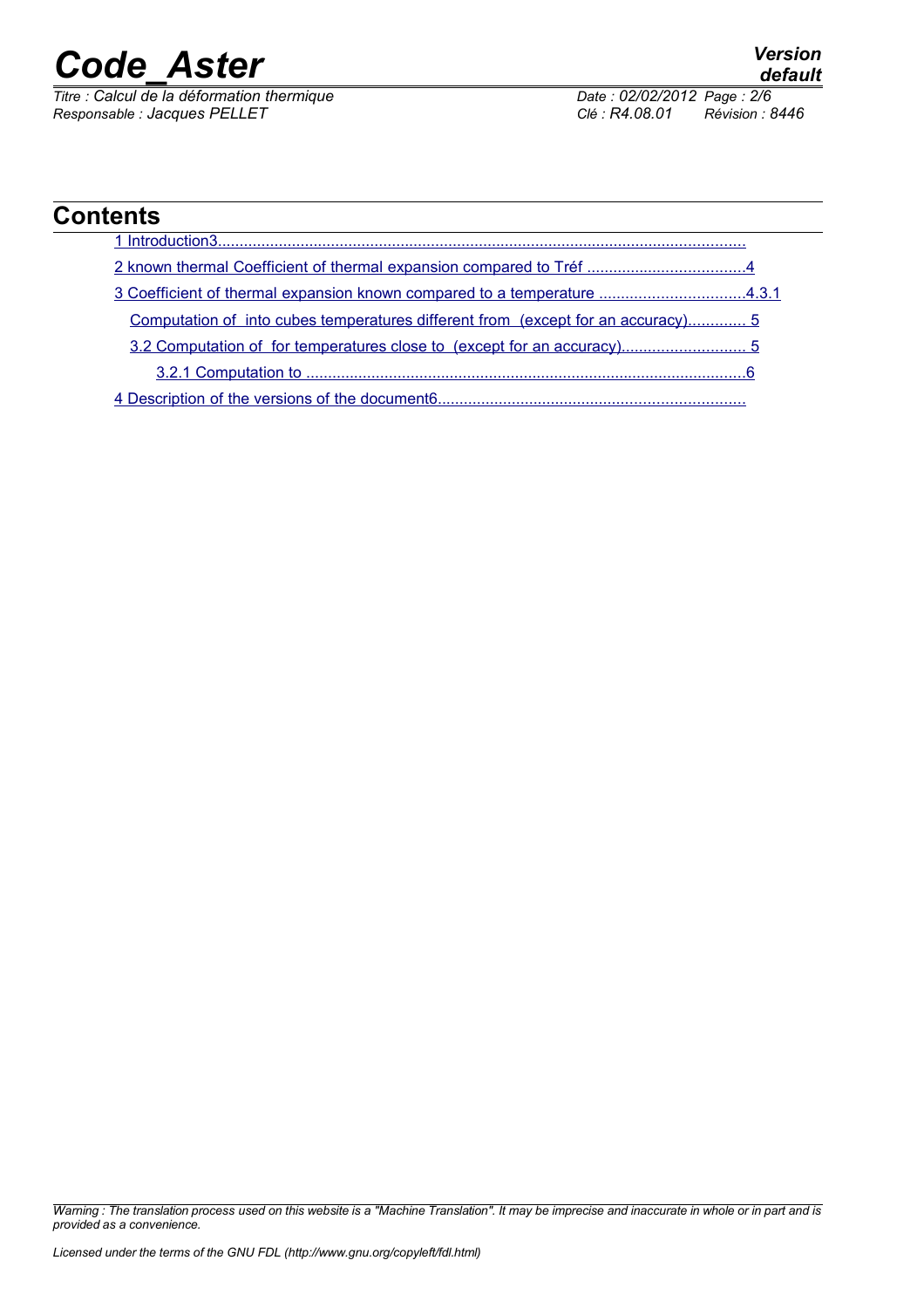*Titre : Calcul de la déformation thermique Date : 02/02/2012 Page : 3/6 Responsable : Jacques PELLET Clé : R4.08.01 Révision : 8446*

*default*

#### **1 Introduction**

<span id="page-2-0"></span>the values of the coefficients of thermal expansion are determined by tests of dilatometry which take place from the room temperature ( 0*°C* or more generally 20*° C* ). So one in general has the values of the coefficient of thermal expansion defined compared to 20*°C* (temperature to which one supposes the thermal strain null).

Certain studies require to take a reference temperature different from the room temperature (thermal strain null for another temperature that the room temperature). It is then necessary to carry out a change of reference in the computation of the thermal strain (equation [éq 1-1] and appears below).



whe re  $\varepsilon_m^{th}$ is the measured thermal strain (definite compared to the room temperature)

*ε* is the thermal strain calculated (definite compared to a reference temperature)

In *Code\_Aster*, the thermal strain is calculated by the statement  $\varepsilon^{th}(T)$   $=$   $\hat{\alpha}(T)\left(T-T_{_{ref}}\right)$  where  $\hat{\alpha}(T)$  is the average coefficient of thermal expansion (with meaning RCC\_M) with the temperature *T* determined compared to the temperature  $T_{ref}$  (  $T_{ref}$  being the temperature to which one considers that  $\left. \boldsymbol{\varepsilon}^{th} \right| \boldsymbol{T}_{\textit{ref}} \bigl) \hspace{-0.5mm} = \hspace{-0.5mm} 0$  ).

*Warning : The translation process used on this website is a "Machine Translation". It may be imprecise and inaccurate in whole or in part and is provided as a convenience.*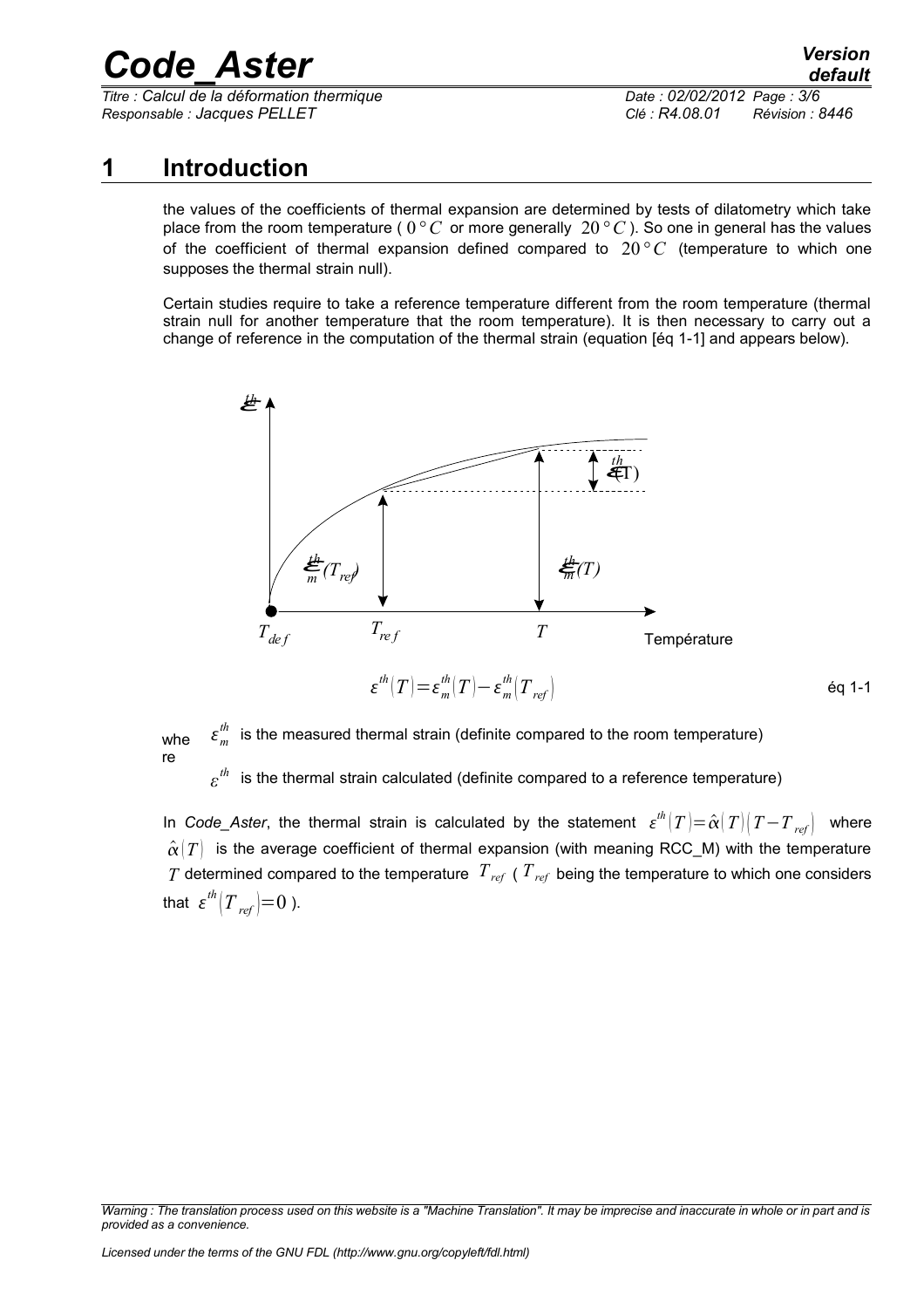*Titre : Calcul de la déformation thermique Date : 02/02/2012 Page : 4/6 Responsable : Jacques PELLET Clé : R4.08.01 Révision : 8446*

#### **2 Known thermal coefficient of thermal expansion compared to Tréf**

<span id="page-3-1"></span>the values of the thermal coefficient of thermal expansion were determined by tests of dilatometry carried out from the temperature *Tref* .

In this case, key word TEMP DEF ALPHA should not be specified in command DEFI MATERIAU [U4.23.01].

The equation [éq 1-1] is simplified, since  $\left. \varepsilon_{\,m}^{^{th}} \right| T_{\,ref} \right| \!=\! 0$  .

From where:

$$
\varepsilon^{th}(T) = \hat{\alpha}(T) (T - T_{ref})
$$
  
and 
$$
\varepsilon^{th}(T_{ref}) = 0
$$

where the values of the coefficient of thermal expansion  $\hat{\alpha}(T)$  are indicated under key word ALPHA (or ALPHA\_\*) in DEFI\_MATERIAU.

#### <span id="page-3-0"></span>**3 Coefficient of thermal expansion known compared to a temperature**  $T_{def} \neq T_{ref}$

the values of the thermal coefficient of thermal expansion were determined by tests of dilatometry which took place from a temperature  $T_{def}$  different from the reference temperature  $T_{ref}$ .

Indeed, in general one has the values of the coefficient of thermal expansion defined compared to the room temperature,  $0\degree C$  or more generally  $20\degree C$ , and certain studies require to take a reference temperature different from the room temperature.

It is then necessary to carry out a change of reference [éq 1-1].

In this case, the user informs under key word TEMP\_DEF\_ALPHA of the command DEFI\_MATERIAU, the value of the temperature  $T_{def}$ , and under key word ALPHA (or ALPHA<sub>\_</sub>\*) the values of the coefficient of thermal expansion  $\alpha(T)$  (definite compared to the temperature  $T_{def}$ ). In command AFFE\_MATERIAU under key word TEMP\_REF, it indicates the value of the reference temperature *Tref* .

The computation of  $\, \varepsilon^{th} |T) \,$  is made the formula by means of:

$$
\varepsilon^{th}(T) = \alpha(T)(T - T_{def}) - \alpha(T_{ref}) (T_{ref} - T_{def})
$$
  
=  $\hat{\alpha}(T)(T - T_{ref})$   
et  $\varepsilon^{th}(T_{ref}) = 0$  6q 3-1

The computation of  $\, \varepsilon^{th}(T) \,$  requires the preliminary computation of the values of the function  $\, \hat{\alpha}( \, T \,)$ 

The function  $\hat{\alpha}(T)$  remains defined (or indicated) for the same values of T that  $\alpha(T), i=1, N$  and keeps the same attributes (even standard of interpolation ("LIN", "LOG") and even type of prolongation ("CONSTANT", "LINEAIRE", "EXCLUDED")).

*Warning : The translation process used on this website is a "Machine Translation". It may be imprecise and inaccurate in whole or in part and is provided as a convenience.*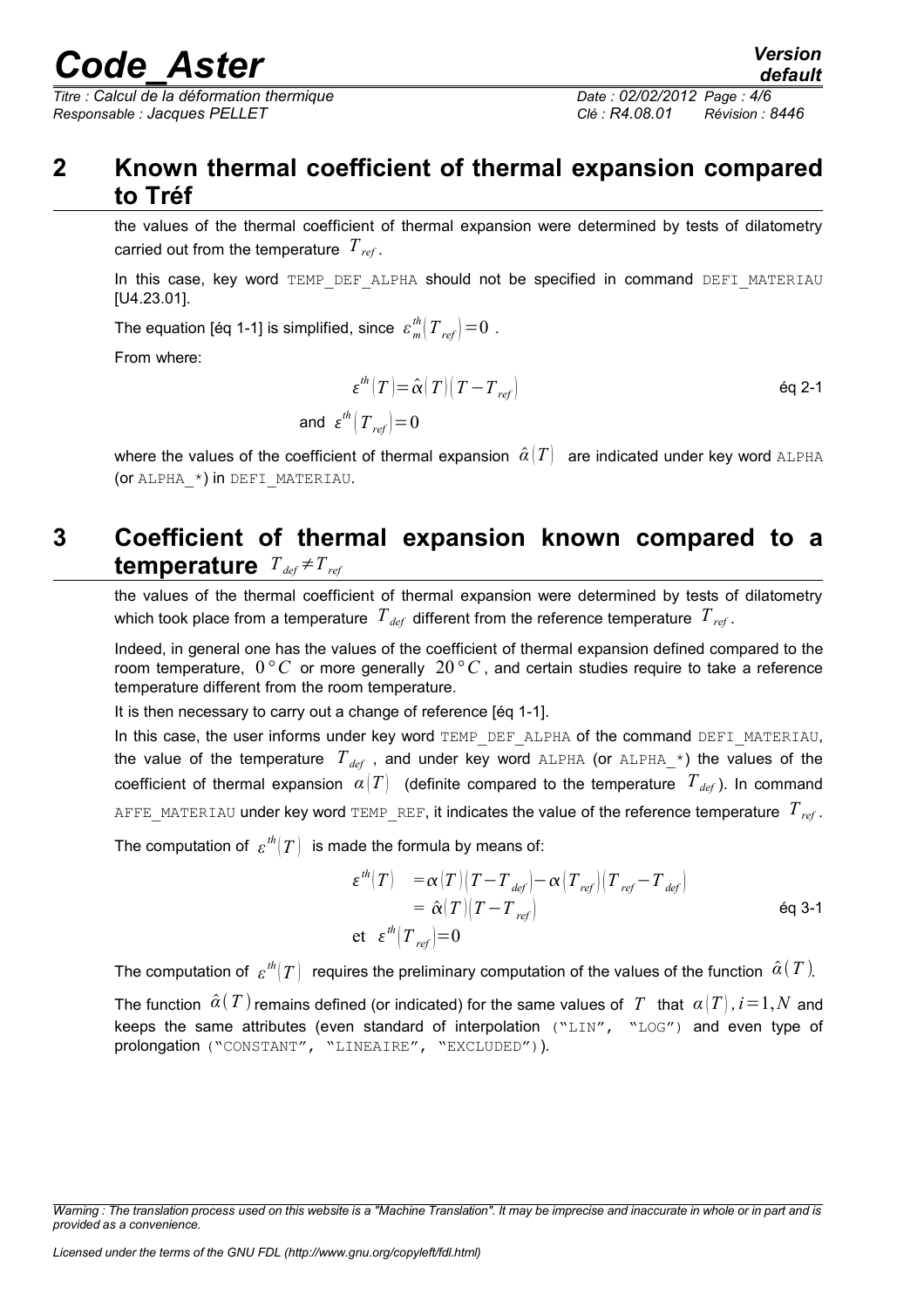*Titre : Calcul de la déformation thermique Date : 02/02/2012 Page : 5/6 Responsable : Jacques PELLET Clé : R4.08.01 Révision : 8446*

#### <span id="page-4-1"></span>**3.1 Computation of**  $\hat{a}(T_i)$  **into cubes temperatures different from**  $T_{\mathit{ref}}$ **(except for an accuracy)**

One by means of obtains the statement  $\left.\hat{\alpha}\right(T_{_{I}}\right) \,$  of the equation [éq 3-1].

$$
\forall i \text{ telque } |T_i - T_{ref}| \ge \text{Prec}
$$

$$
\hat{\alpha}(T_i) = \frac{\alpha(T_i)(T_i - T_{def}) - \alpha(T_{ref})(T_{ref} - T_{def})}{T_i - T_{ref}} \qquad \text{Eq 3.1-1}
$$

the value of the accuracy is:

either specified by the user under the key word accuracy of the key word factor ELAS\_FO (command DEFI\_MATERIAU [U4.23.01]), or equalizes to 1. : value by default.

#### <span id="page-4-0"></span>**3.2 Computation of**  $\hat{\alpha}(T_i)$  for temperatures close to  $T_{ref}$  (except for an **accuracy)**

One cannot use the equation [éq 3-1] directly. One derives the equation [éq 3-1] compared to the temperature and one takes the value of derivative to the temperature *Tref* .

$$
\varepsilon^{th}(T) = \alpha(T)(T - T_{def}) - \alpha(T_{ref})(T_{ref} - T_{def}) = \hat{\alpha}(T)(T - T_{ref})
$$
\n
$$
\partial \varepsilon^{th}
$$

from where

$$
\frac{\partial \varepsilon^m}{\partial T} = \alpha'(T)(T - T_{def}) + \alpha(T) = \hat{\alpha}'(T)(T - T_{ref}) + \hat{\alpha}(T)
$$
  
and thus 
$$
\hat{\alpha}(T_{ref}) = \alpha'(T_{ref})(T_{ref} - T_{def}) + \alpha(T_{ref})
$$

the equation [éq 3.2-1] gives the statement of  $\hat{\alpha}|T_{\text{ref}}|$  .

It is considered that  $\hat{\alpha}(T_{i}) = \hat{\alpha}(T_{ref})$   $\forall i$  tel que $|T_{i} - T_{ref}| < Prec$ 

the value of the accuracy is:

either specified by the user under the key word accuracy of the key word factor ELAS\_FO (command DEFI\_MATERIAU [U4.23.01]), or equalizes to 1. : value by default.

Also, to compute:  $\hat{a}(T_{_i})$  it is necessary as a preliminary to calculate  $\ _\mathsf{c}\alpha^{'}(T_{_{ref}})$  .

*Warning : The translation process used on this website is a "Machine Translation". It may be imprecise and inaccurate in whole or in part and is provided as a convenience.*